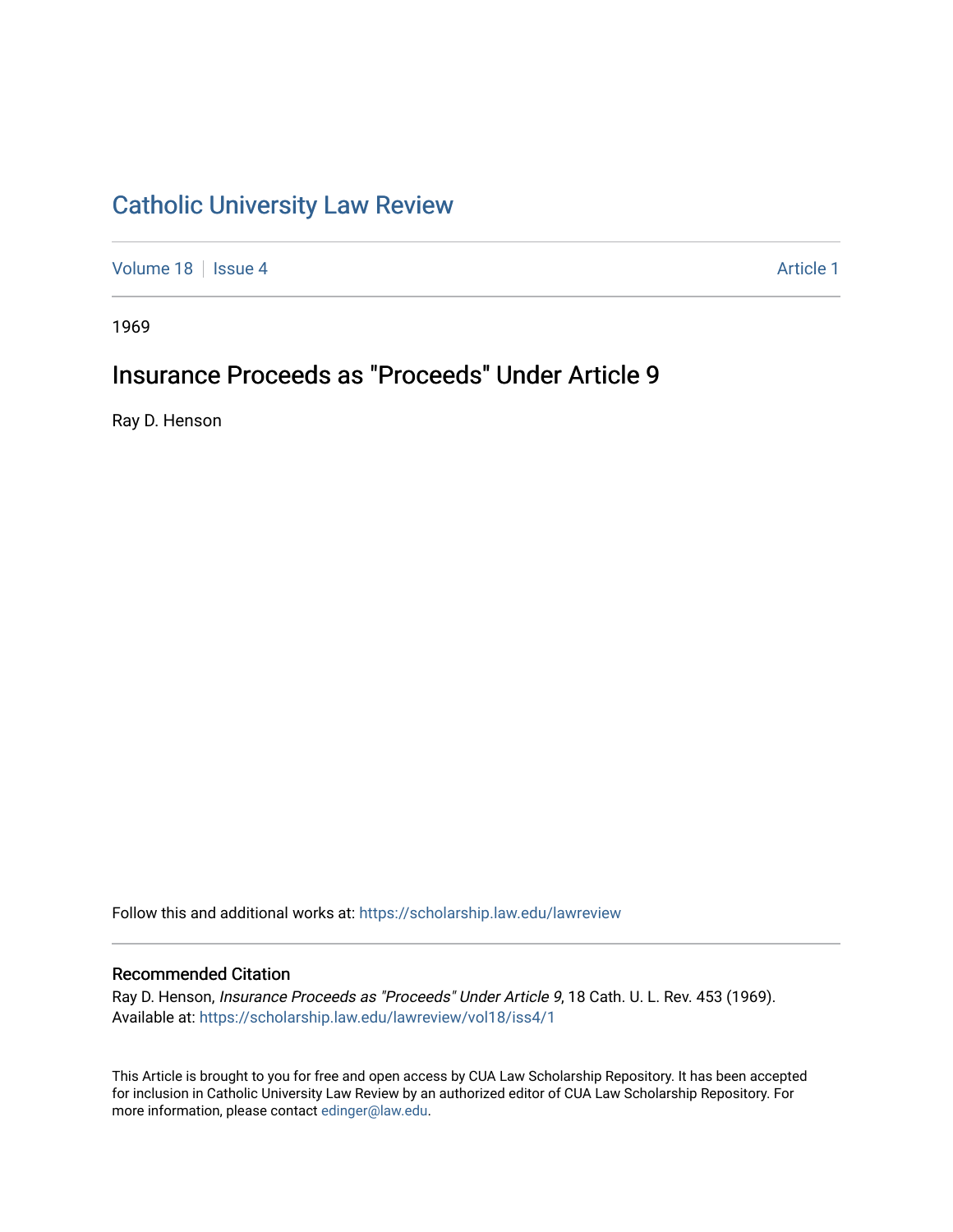### Insurance Proceeds as "Proceeds" Under Article **9**

#### RAY **D. HENSON\***

**[When** the collateral in a secured transaction is destroyed, does the secured party's interest continue in any insurance proceeds? The Uniform Commercial Code is not clear, and several cases have suggested that insurance proceeds are not "proceeds" available to the secured party under **UCC** Section **9-306.** Mr. Henson challenges these holdings on the ground that "there is no reason for general creditors to get a windfall in the form of insurance proceeds when they would have had no claim on the collateral had it not been destroyed." $-Ed$ .]

To ask whether insurance proceeds are "proceeds" under Article **9** is to frame too broad a question. But in an appropriately restricted fact situation, the fair answer is yes.

The problem begins with Section **9-306(1)** which says: "'Proceeds' includes whatever is received when collateral or proceeds is sold, exchanged, collected or otherwise disposed of."<sup>1</sup> When collateral has been "lost" or destroyed in an insured event, has it been "disposed of?" It clearly has not been "sold, exchanged, [or] collected" so that those verbs do not fit the facts. Two cases have now said that the Code's definition of "proceeds" does not apply to what has been called an "involuntary conversion" but only to a voluntary disposition of collateral.<sup>2</sup>

In this connection we must also examine Section **9-306** (2), which provides: "Except where this Article otherwise provides, a security interest continues in collateral notwithstanding sale, exchange or other disposition thereof **by** the debtor unless his action was authorized **by** the secured party in the security agreement or otherwise, and also continues in any identifiable proceeds including collections received **by** the debtor." If we assume that loss or destruction of the property was not authorized **by** the secured party, must we also assume that

<sup>\*</sup>Counsel, Continental Casualty Company, Continental Assurance Company. B.S., University of Illinois, 1947; **LL.B., University of Illinois, 1949;** Chairman-Elect, **ABA** Section on Corporation, Banking **&** Business **Law;** Member of Article **9 Review** Comm., **UCC** Permanent Editorial Board, Chicago, Illinois State and American Bar Associations. The views contained in this article are entirely personal.

**<sup>1.</sup>** The noun "proceeds" has no acceptable singular form in current English usage. There is perhaps no sensible explanation why words such as "proceeds," "goods," and "shorts" are always used in the plural, but they are. That being so, the verb following "proceeds" in Section **9-306 (1)** in the quoted sentence should be "are" and not **"is."** References not otherwise identified are to the **1962** Official Text with Comments edi**tion of** the Uniform Commercial Code.

**<sup>2.</sup> Quigley v. Caron, 247 A.2d 94 (Me. 1968); Universal C.I.T. Credit Corp. v.** Prudential **Inv.** Corp., 222 **A.2d 571 (R.I. 1966).**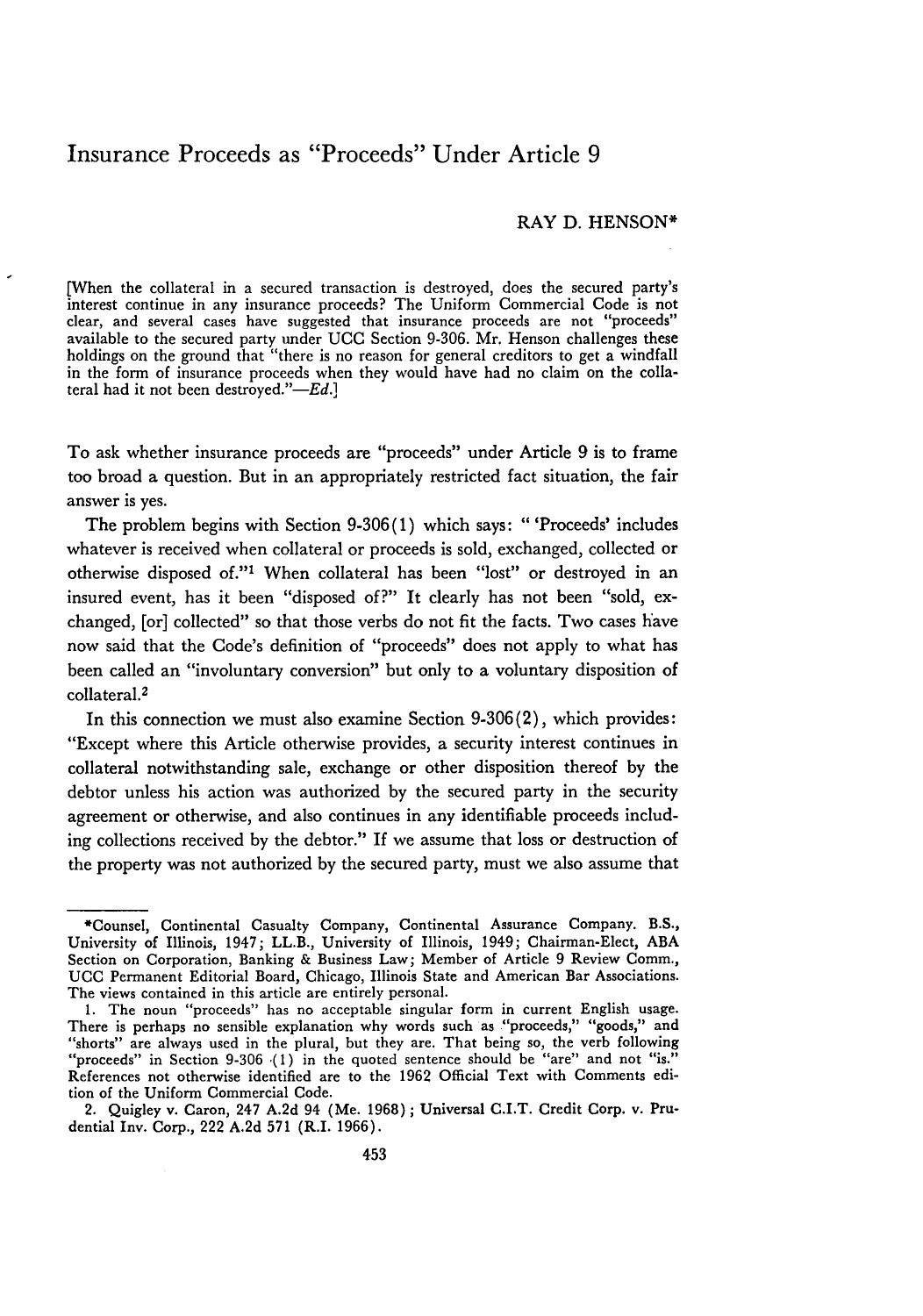"disposition" in this provision also relates only to a voluntary transfer? Would a court boggle at finding a continuing security interest in a truck wrecked by a debtor if the truck had been subject to a security interest before its destruction? Yet the collateral has been "disposed of," and the Code provides that the security interest continues in the collateral and in identifiable proceeds, which insurance proceeds could certainly be. If these provisions relate only to a voluntary disposition, the security interest would not continue in the wrecked truck, and that would seem to make no sense at all.

The situation is somewhat less clear, based solely on the language of the Code, when the truck is wrecked by the action of a third party or if it is stolen. In neither case is that a "disposition by the debtor" and yet the collateral has, in a sense, been disposed of and the security interest would surely be held to continue in it, for whatever that is worth. If Section 9-306(2) does not compel this result, no other section of the Code explicitly does so, but the result seems to be self-evidently correct even though the Code's language requires stretching to reach it.

If the collateral is destroyed, is there any reason why the insurance proceeds should not be considered "proceeds" and therefore substitute collateral? The language of the Code speaks of proceeds "received by the debtor."<sup>3</sup> The receipt may, of course, be constructive in a sense. This event need not be visualized in terms of John Smith physically receiving money or a check; the concept clearly is more difficult if posed in terms of General Motors, but it need present no serious problem. However, the debtor can in no sense be said to receive insurance proceeds if a third party, not the secured party, has been named loss payee on the policy of casualty insurance, and in fact gets the proceeds, so that the issue which has often been raised-that this is purely a matter of insurance law-becomes academic on such facts. The problem we are principally concemed with arises where the debtor is himself entitled to the insurance proceeds, under the terms of the policy, and the conflicting claims are those of the secured party and other creditors.

Where insurance proceeds are clearly payable it is immaterial to the company which party receives them and they can be paid into court for a determination as between third parties. If the security agreement provides that the secured party is entitled to the insurance proceeds, as will normally be the case, this provision should be effective so far as third parties, who are not parties to the insurance contract, are concerned. The Code clearly provides for this.4 In old-fashioned insurance terminology, this gives the secured party an

<sup>3.</sup> UNIFORM COMMERCIAL **CODE** § 9-306(2).

*<sup>4.</sup> Id. §* 9-201: "Except as otherwise provided by this Act a security agreement is effective according to its terms between the parties, against purchasers of the collateral and against creditors." No other provision in the Code governs this problem or provides otherwise.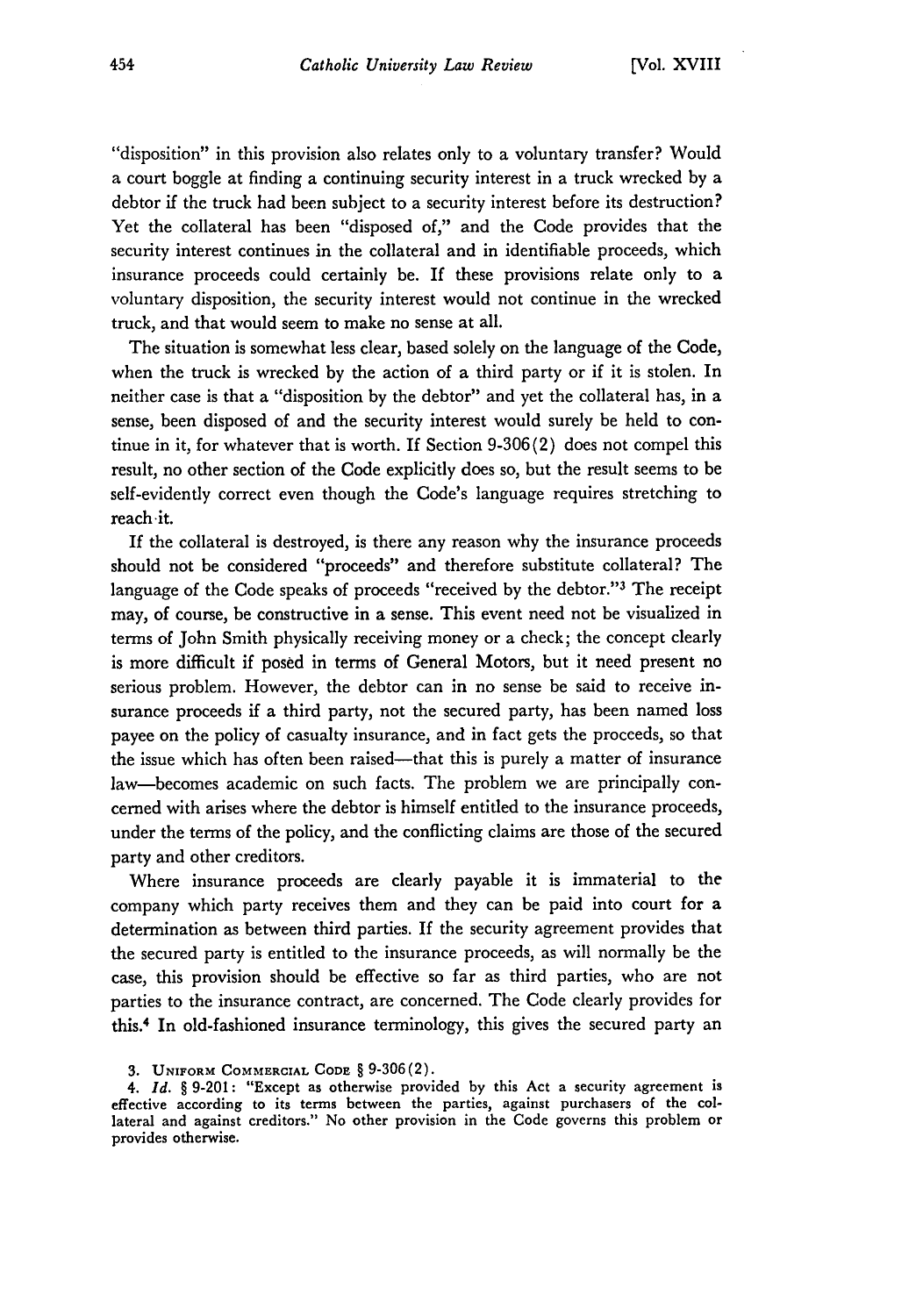"equitable" interest in the proceeds, whereas it would have been a "legal" interest if the secured party had been named loss payee.<sup>5</sup> If the security agreement provides for insurance payable to the secured party and the financing statement shows that the secured party claims "proceeds," this should establish a "legal" interest in them.<sup>6</sup> It would be of no value to anyone to require that a claim to "insurance proceeds" be made specifically on a financing statement,<sup>7</sup> since this would simply result in such a claim being made on the form in every instance even though, as in the case of securities, the claim might be meaningless.

It is anomalous for third party creditors, whether general or lien, to have a claim to insurance proceeds of collateral when they can claim no interest in the collateral itself, and this is equally so whether the controversy arises in or out of bankruptcy. The insurance proceeds stand in place of the collateral,<sup>8</sup> and the secured party's interest should be equivalent, whether or not the secured party is named as loss payee in the policy, a matter as to which the third parties will have no knowledge or interest unless a windfall appears to be possible after the property is destroyed. It may be doubted that any unsecured third party creditor would attempt to assert a claim against the collateral if, for example, a truck were destroyed and the insurance proceeds were received and used to purchase a replacement which was on hand when financial disaster struck the debtor.

It begs the question and answers nothing to say that "[i]nsurance moneys or proceeds flow from the insurance contract and not from the property insured."<sup>9</sup>

6. The distinction between "legal" and "equitable" is often tenuous at best, but recording or filing seems to have a magic effect; that is, the interest becomes "legal" on this happening.

7. There is arguably a conceptual inconsistency between Sections 9-203(1)(b) and  $9.402(3)$  on the one hand and Section  $9.306(2)$  on the other. Section  $9.203(1)(b)$ appears to require a claim to proceeds in the security agreement to enforce the security interest against the debtor, and Section 9-402(3) appears to require a notice on the financing statement for the interest to be effective against third parties (under Section 9-301(1)), and yet Section 9-306(2) provides for the automatic continuance of the security interest into identifiable proceeds when the collateral is disposed of. A failure to check the proceeds box on the financing statement form is usually an oversight of no consequence to third parties in fact, and perhaps the interest in proceeds should be restated as automatic, without requiring anything on the financing statement. This would bring the law in line with the usual expectations of all parties.

**8.** This is true of any other proceeds, too. There seems to be **no** valid reason for treating insurance proceeds differently.

**9.** Universal C.I.T. Credit Corp. v. Prudential Inv. Corp., 222 **A.2d 571, 575 (R.I. 1966),** *quoted in* Quigley v. Caron, 247 **A. 2d** 94, **96** (Me. **1968).**

*<sup>5.</sup> See* Michigan Fire & Marine Ins. Co. v. Genie Craft Corp., 224 F. Supp. 636 (D. Md. 1964). Insurance cases can be found to support practically any proposition, as the standard treatises will confirm, perhaps unintentionally. Those who are interested should consult 5 J. **APPLEMAN, INSURANCE** LAW **AND** PRACTICE § 3341 (1941); **COUCH ON INSURANCE** §§ 1936-38 (1931); Coucu **ON INSURANCE** §§29:63-29:112 (2d ed. 1960). *See also* Annot., 9 A.L.R. 2d 299 (1950).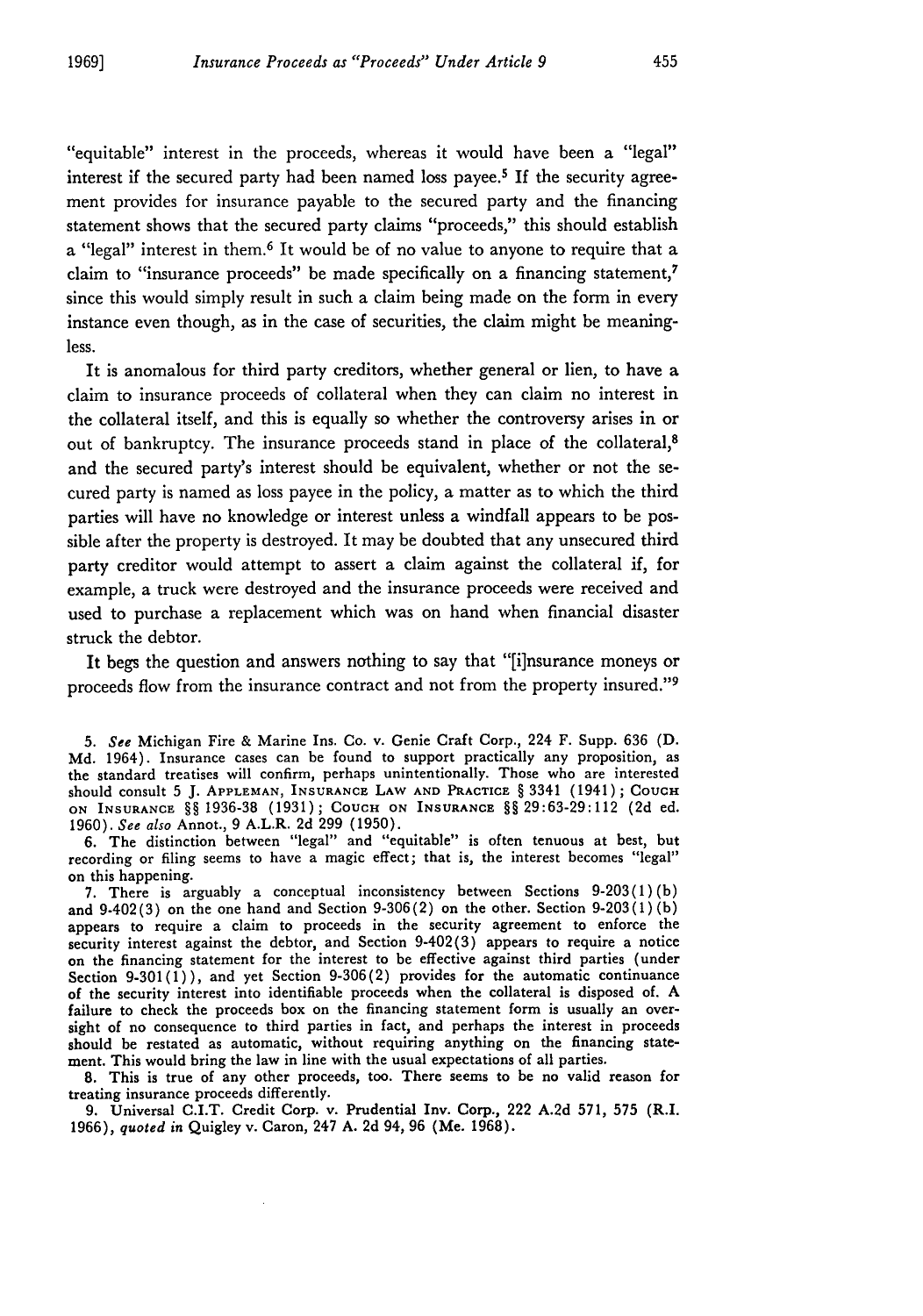That may in a sense be true, but there could be no such insurance contract if it were not for the property, and the loss will be measured by the value of the property, not the face amount of the policy, in most cases, at least if the collateral is depreciable. This is the same sort of vacuous circularity involved in asking whether the chicken or the egg came first.

Article 9 expressly does not apply "to a transfer of an interest or claim in or under any policy of insurance."<sup>10</sup> This exclusion may have been politically pressured, but the official comment to the section suggests that it was intended to apply basically to life insurance policies, $11$  where provisions for policy loans are apparently satisfactorily arranged by the companies involved. On its face, however, the exclusion would also apply if an insurance claim were assigned under a casualty policy. But this is not necessarily precisely our situation.

If a secured party is named as loss payee in a policy, the insurance company's requirements will be met; this act in itself does not create any kind of security interest<sup>12</sup> and Article 9 does not apply to it;<sup>13</sup> and in the event of an insured loss, the proceeds are payable according to the terms of the policy with Section 9-306 merely stating the security consequences of the payment, if any.

If the security agreement requires an assignment of insurance but none is made and a loss occurs, whether the secured party can claim the proceeds as against the debtor is a matter of insurance law and is not resolved by the Code, but if the debtor receives the proceeds-a *fortiori* if the secured party receives them-they are clearly proceeds of the collateral under Section 9-306 as against the claims of third parties who have no prior interest in the collateral. This result is required by the Code<sup>14</sup> and has nothing to do with insurance law.

If the security agreement does not require an assignment of insurance and if the secured party is not named loss payee but the collateral is destroyed in an event covered by insurance, the proceeds should be payable to the debtor in whose hands they are "proceeds" under Section 9-306, in which the secured

13. **UNIFORM** COMMERCIAL **CODE** § 9-104(g).

14. *Id. §* 9-306(2).

**<sup>10.</sup> UNIFORM COMMERCIAL CODE** § 9-104(g).

<sup>11.</sup> *Id. §* 9-104, Comment 7. *See* 1 **G.** GILMORE, SECURITY **INTERESTS** IN **PERSONAL PROPERTY** *§* 10.7, at 315 (1965).

<sup>12.</sup> The security interest is in the collateral itself. Merely naming a secured party as loss payee transfers nothing at that time because there is nothing whatsoever to transfer. The debtor can have no right in non-existent insurance proceeds to which a security interest could even attach, under Section 9-204(1). In my opinion, it is a reversion to nineteenth century legal fictions, or worse, to suggest that a security interest can be created in non-existent collateral. To say that one cannot create today a present security interest in an automobile which may or may not be acquired next week is far different from saying that one may create a presently and continuously effective security interest in collateral and in the continuing proceeds that may arise in the future under an existing installment contract where performance and payment may continue over a **period of** time. The problems are not analogous.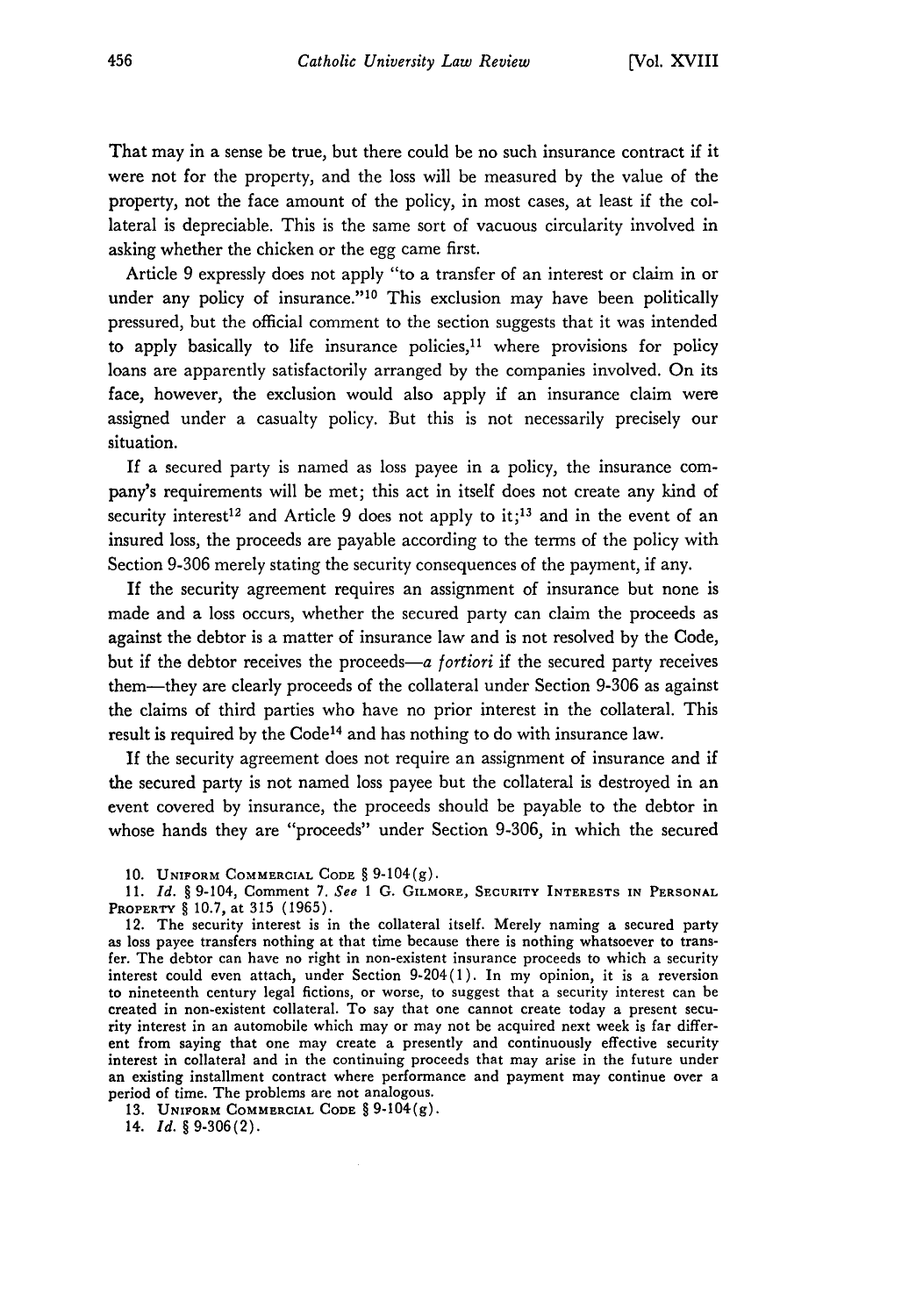party has a continuing security interest if the filed financing statement claimed proceeds or if the security interest in the proceeds is perfected within ten days after the debtor receives them.<sup>15</sup>

The provisions of the Code create no problems under insurance law, and insurance law creates no problems under the Code.

At least four cases have involved, obliquely or directly, the problem under discussion. The question was rather squarely faced in *Quigley v. Caron.16* Here the debtor entered into a security agreement covering a crop of potatoes, and the security interest was duly perfected. The potatoes were destroyed in a fire, and the **\$13,000** loss was covered by insurance, although the secured party's interest was not disclosed. Then a third party sued the debtor, recovered a judgment for \$8,000, and in the principal case apparently sought to enforce the lien of the earlier judgment against the debtor and the insurance companies as trustees of the fund payable. The court noted that the insurance companies had no interest in the outcome of the case. <sup>17</sup>

The Maine Supreme Judicial Court felt that Section 9-306(1) referred only to a "voluntary disposal"<sup>18</sup> of the collateral, so the insurance proceeds could not be "identifiable proceeds" of the collateral under Section 9-306(2). Therefore, the secured party had no claim on the insurance proceeds. It is not clear from the court's opinion what happened to the balance of the insurance proceeds in excess of the third party's claim. Nor is it ever stated whether the secured party claimed an interest in proceeds of the collateral, although a failure to do so would be inexplicable in crop financing and cannot be assumed.

The court was of the opinion that a fire insurance contract was a "personal contract"<sup>19</sup> (whatever that is) between the insured and the insurer in which a secured party, merely by virtue of being such, could claim no interest. Up to a point there is no objection to this analysis, but beyond a point there is. We reach the point of objection when the funds are clearly payable and the question is whether the secured party can claim them as substitute collateral or whether a totally unrelated third party creditor, with no interest in the collateral or its insurance, can come ahead. This is not a matter of insurance law. This is the point where the provisions of the Code determine the answer.

Maine has a statute, which the court referred to, under which a mortgagee of real or personal property can impose a statutory lien on fire insurance procured by a mortgagor.<sup>20</sup> The fact that the secured party made no effort to enforce such a lien may have influenced the court, although it is doubtful. The

**<sup>15.</sup>** *Id.* **§ 9-306(3).**

<sup>16. 247</sup> A.2d 94 (Me. 1968).

<sup>17.</sup> *Ibid.*

**<sup>18.</sup>** *Id.* at **96.**

**<sup>19.</sup>** *Id.* at **95.**

<sup>20.</sup> **ME. REV. STAT. ANN.** tit. 24, §§ 1521-25 (1964).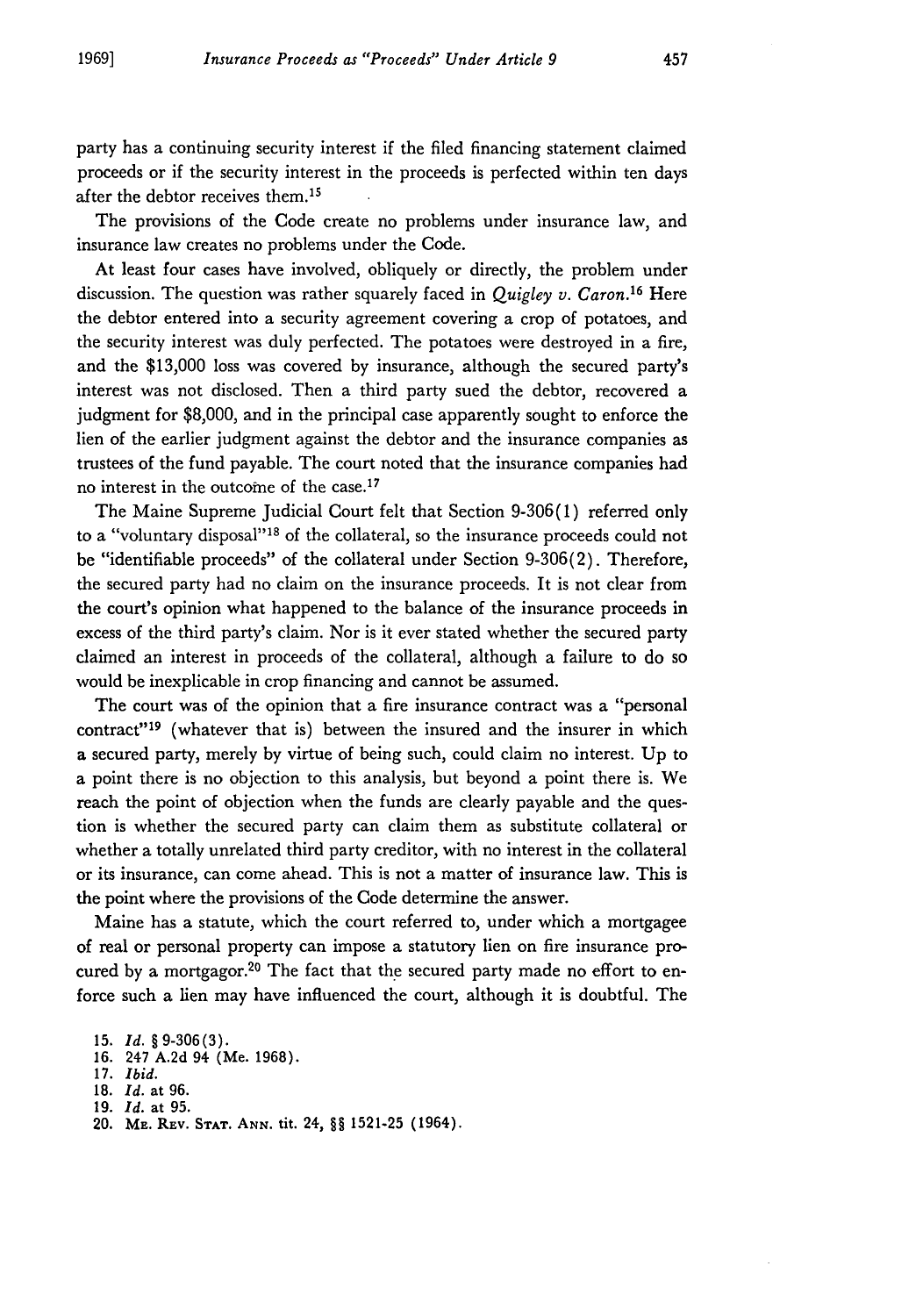court seemed to be most strongly swayed by the Rhode Island case of *Universal C.I.T. Credit Corp. v. Prudential Investment Corp.21*

The Rhode Island case involved an agile debtor whose machinations are perhaps not worth going into in detail, but the court did announce that insurance proceeds are not "proceeds" within the meaning of Section  $9-306(1)$ : **"** 'Proceeds' by definition under the code arises *[sic]* from either a sale, exchange, collection or other disposition of either the collateral or proceeds. Insurance moneys or proceeds, however, arise and are paid as the result of a contract. **"22**

From this one might infer that a sale or exchange of property does not involve a contract, and that this distinguishes these transactions from insurance, which does involve a contract. There are many distinctions to be drawn between an insurance contract and a sale or exchange contract, but they are all "contracts," and that label is as applicable to the one as to the other. It is odd that a court would find a difference between the proceeds of a contract of sale and the proceeds of a contract of insurance based on a label erroneously applied.

The concept of proceeds is of particular value in financing sales of inventory,23 and no doubt any court, if certain mechanical steps were followed, would enforce a security interest in the proceeds of such a sale even though it was admitted by one and all that the secured party was not a party to the sale contract and had no interest in its terms beyond his right to proceeds. Indeed, the secured party would have no security interest in the specific goods once they were sold and could rely solely on a continuing security interest in the proceeds. But if we change the matrix of the proceeds from a contract of sale to a contract of insurance, we get bogged down in shibboleths and a meaningful analysis of the facts seems so often to be impossible.

To say that the Rhode Island court was wrong in its interpretation of the Code on the proceeds point is not the same as saying the decision was wrong. On its facts the decision was correct. The first secured party to have its claim satisfied was listed as a loss payee in the casualty policy. This payment was proper.24 The argument was between two other secured parties, the first of

21. 222 A.2d **571** (R.I. 1966), *noted in* 19 **ALA.** L. REV. 565 (1966) **;** 52 Iowa L. Rev. 1219 (1967); 65 MICH. L. REv. 1514 (1967).

22. 222 A.2d 571, 574 (1966).

23. These problems are discussed from various angles in Henson, *"Proceeds" Under the Uniform Commercial Code,* 65 COLUM. L. REV. 232 (1965) ; Kripke, *Suggestions for Clarifying Article 9: Intangibles, Proceeds, and Priorities,* 41 N.Y.U.L. REV. 687 (1966); Henson, *Countersuggestions Regarding Article 9: A Reply to Professor Kripke,* 42 N.Y.U.L. REV. 74 (1967); Weiss, *Original Collateral and Proceeds: A Code Puzzle,* 42 N.Y.U.L. REV. 785 (1967).

24. The Code does not apply to this situation, under Section <sup>9</sup> - <sup>1</sup> 0<sup>4</sup> (g), and the Code's proceeds provisions apply only where the debtor receives the proceeds, which he cannot be said to do when they are by contract payable to another, *See* Section 9-306 (2).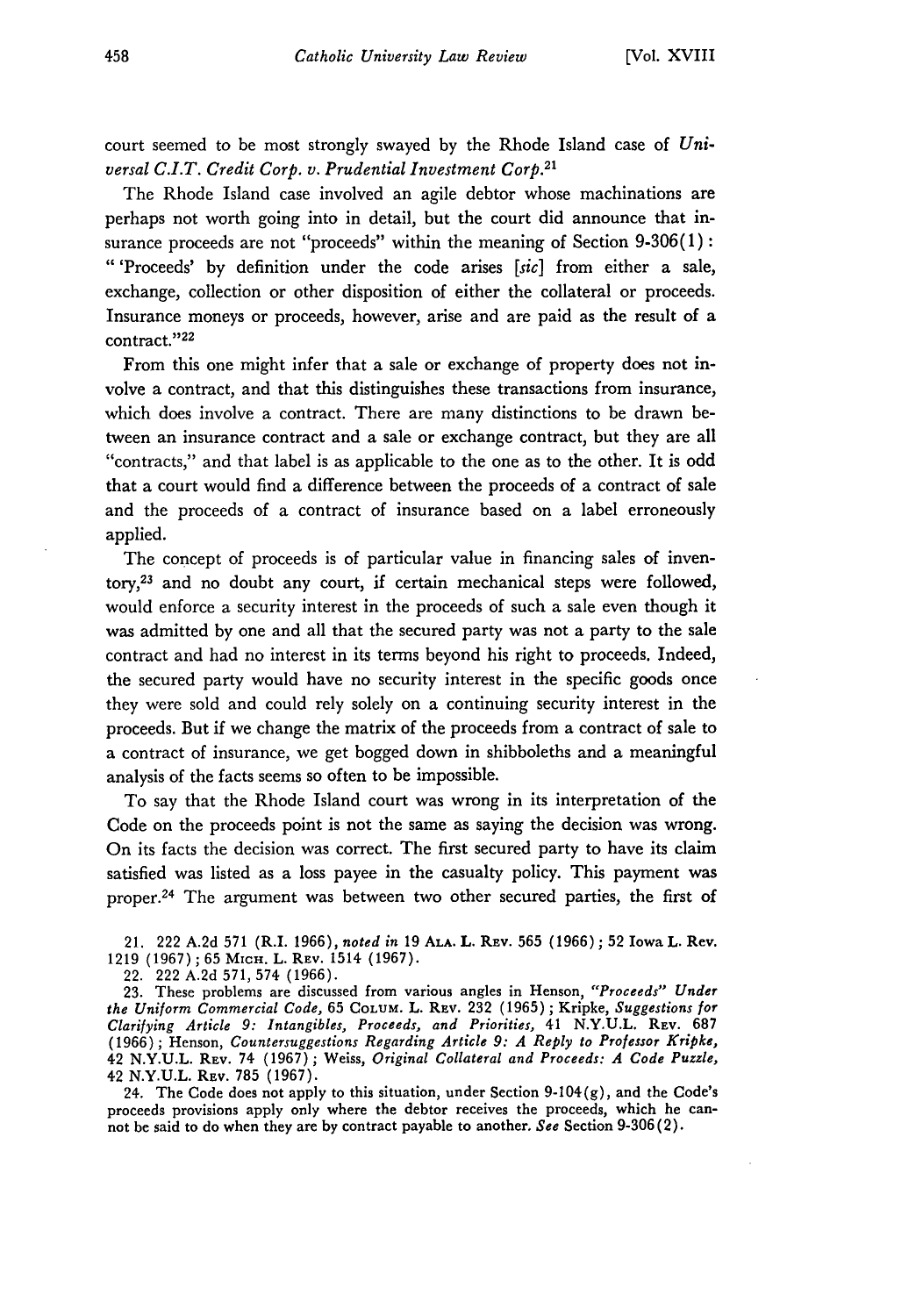whom claimed proceeds on its financing statement and the second of whom did not, but did manage to have the debtor execute an assignment of the debtor's interest in the insurance proceeds after the loss had occurred. This assignment is a transaction to which the Code does not apply,25 and this assignee's claim was in fact more than the excess proceeds available after the loss payee's claim was satisfied. Therefore, no insurance proceeds were ever "received by the debtor," which Section 9-306(2) requires in order for the secured party to have a continuing security interest in them.

To some extent the Rhode Island court relied on a decision by the Court of Common Pleas of Allegheny County, Pennsylvania, in the case of *Hoffman v. Snack.26* Here again, the court was wrong in its view that the proceeds at issue could not be proceeds under the Code, but the court may well have been correct in its decision that the secured party, the financer of the debtor's automobile, had no right to intervene under the Pennsylvania rules of civil procedure in an action brought by the debtor against a man who had apparently run into and demolished the debtor's uninsured automobile. Again, the debtor had not received any proceeds in which the security interest could continue, and the requirements of Section 9-306(2) were not met. The Pennsylvania court was wrong in its assumption that the secured party's interest in proceeds depended on an *unauthorized* sale, exchange, or other disposition of the property, but even so the Code's triggering factor-the receipt of proceeds by the debtor-had not taken place, and the case involved trial procedure.

No critical discussion of Code cases would be complete without a bankruptcy case, in this instance In re *Trochelman*.<sup>27</sup> It appears that the debtor bought a used Renault in December 1964 and paid for an insurance policy for a period of one year, naming Sun Finance and Loan Company as loss payee, presumably because Sun was financing the purchase. On March 8, 1965, the Renault was traded for a used Chevrolet, which Sun financed and in which it perfected a security interest. On May 9, the Chevrolet was damaged in an accident. On May 10, a finance company employee persuaded the insurer to transfer the insurance coverage retroactively, effective as of March 5, from the Renault to the Chevrolet, and this was accomplished by an endorsement dated June 10. The debtor filed his petition in bankruptcy on August 20. On September 28 the loss was adjusted by the payment of \$650 to Sun. The trustee sought to avoid this transfer as a preference, and succeeded.

The question whether the policy proceeds were proceeds of the collateral was

**25. UNIFORM** COMMERCIAL **CODE** § **9-104(g).**

26. 113 Pitt. Legal J. 206, 2 U.C.C. Rptr. Serv. 862 (1964).

27. No. 23130 (S.D. Ohio, Dec. 7, 1966) (in bankruptcy), *aff'd.,* 4 CCH INSTALL-**MENT CREDIT GUIDE %** 98,032 (S.D. Ohio 1967). Apparently neither the referee's nor the district judge's opinion is published. A copy of the referee's opinion is on file in the office of the Catholic University Law Review.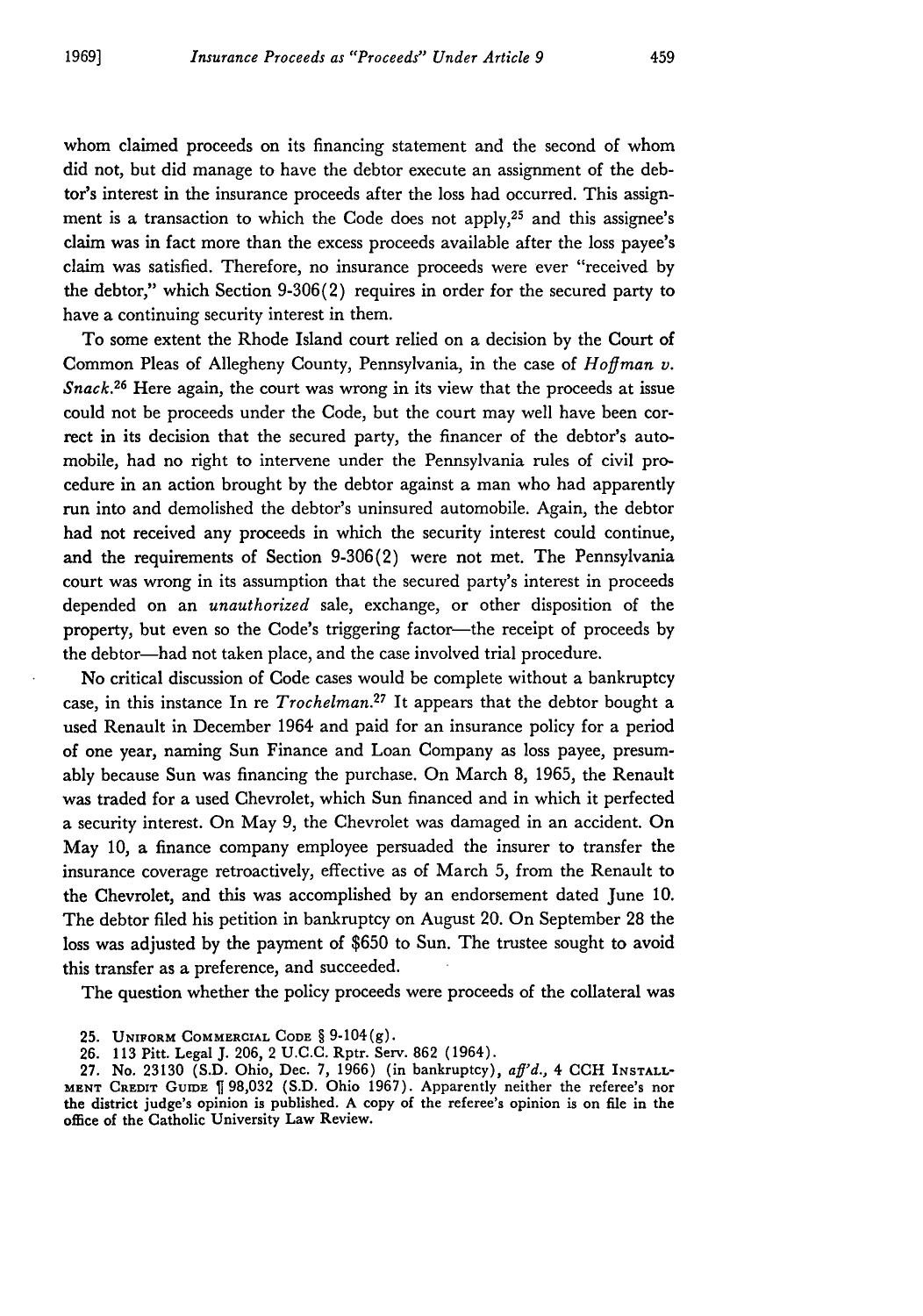not discussed, and the referee stated: "The finance company has not urged what would appear to be one valid argument both within the spirit of the Uniform Commercial Code and the Bankruptcy Act; namely, the substitution of collateral not effecting a diminution of net assets."'28 **Of** course, while the argument might be "valid," the referee found two impediments to accepting the argument which was not made:

One is the *scienter* factor, to be discussed as to voidable preferences. Second, are the express terms of the Uniform Commercial Code in Section 9-204 . . . that a security interest cannot attach until the debtor has rights to the collateral. In this case, the bankrupt's rights to the fund involved did not arise until, at the earliest, the date of the casualty loss, which was within the voidable preference manifold. The fund, as such, actually was not transferred until after the bankruptcy petition had been filed **....**

In summary, the security interest dates from 8 March 1965. The right of the bankrupt to the fund in question dates from the date of the accident, on 9 May 1965. The right of the finance company dates from the endorsement on 10 June 1965, based upon the evidence adduced. The device or fiction in the endorsement of a "retroactive effect" cannot avoid the voidable preference implications.<sup>29</sup>

The referee's discussion is largely centered on accounts and inventory financing -he was apparently much impressed with the referee's opinion in the *Portland* case<sup>30</sup>—and on Section 9-108. The issues raised by the referee are all resolved against the Code; the issues raised by the facts in the case are briefly disposed of by finding a "transfer" within the four-month preference period.

For the purposes of Section 60 of the Bankruptcy Act, a transfer of personal property "shall be deemed to have been made or suffered at the time when it became so far perfected that no subsequent lien upon such property obtainable by legal or equitable proceedings on a simple contract could become superior to the rights of the transferee." $31$  Now, what was the property which was trans-

28. *In re* Trochelman, No. 23130, at 3-4 (S.D. Ohio, Dec. *7,* 1966) (in bankruptcy).

29. *Id.* at 4.

30. *In re* Portland News. Publ. Co., 4 CCH **INSTALLMENT** CREDIT **GUIDE** 98,483 (D. Ore. 1966) (in bankruptcy), *rev'd in part,* 271 F. Supp. 395 (D. Ore. 1967). The Code issues raised in this case were also decided in favor of the Code in Rosenberg v. Rudnick, 262 F. Supp. 635 (D. Mass. 1967) ; *In re* White, 283 F. Supp. 208 (S.D. Ohio 1967); *In re* Grain Merchants, Inc., 286 F. Supp. 597 (N.D. Ind. 1968), *afl'd sub nom.,* Grain Merchants, Inc. v. Union Bank & Say. Co., 408 F.2d 209 (7th Cir., 1969) (Cummings, J.). The brilliant opinion by Judge Cummings is one of the most noteworthy in the history of Code litigation.

31. Bankruptcy Act § 60a(2), 11 U.S.C. § 96(a) (2) (1964). To set aside a transfer of property as preferential, eight elements must be present: (1) a transfer (by way of security) of (2) the debtor's property (3) to a creditor (4) made by the debtor while insolvent  $(5)$  within four months of bankruptcy  $(6)$  on account of an antecedent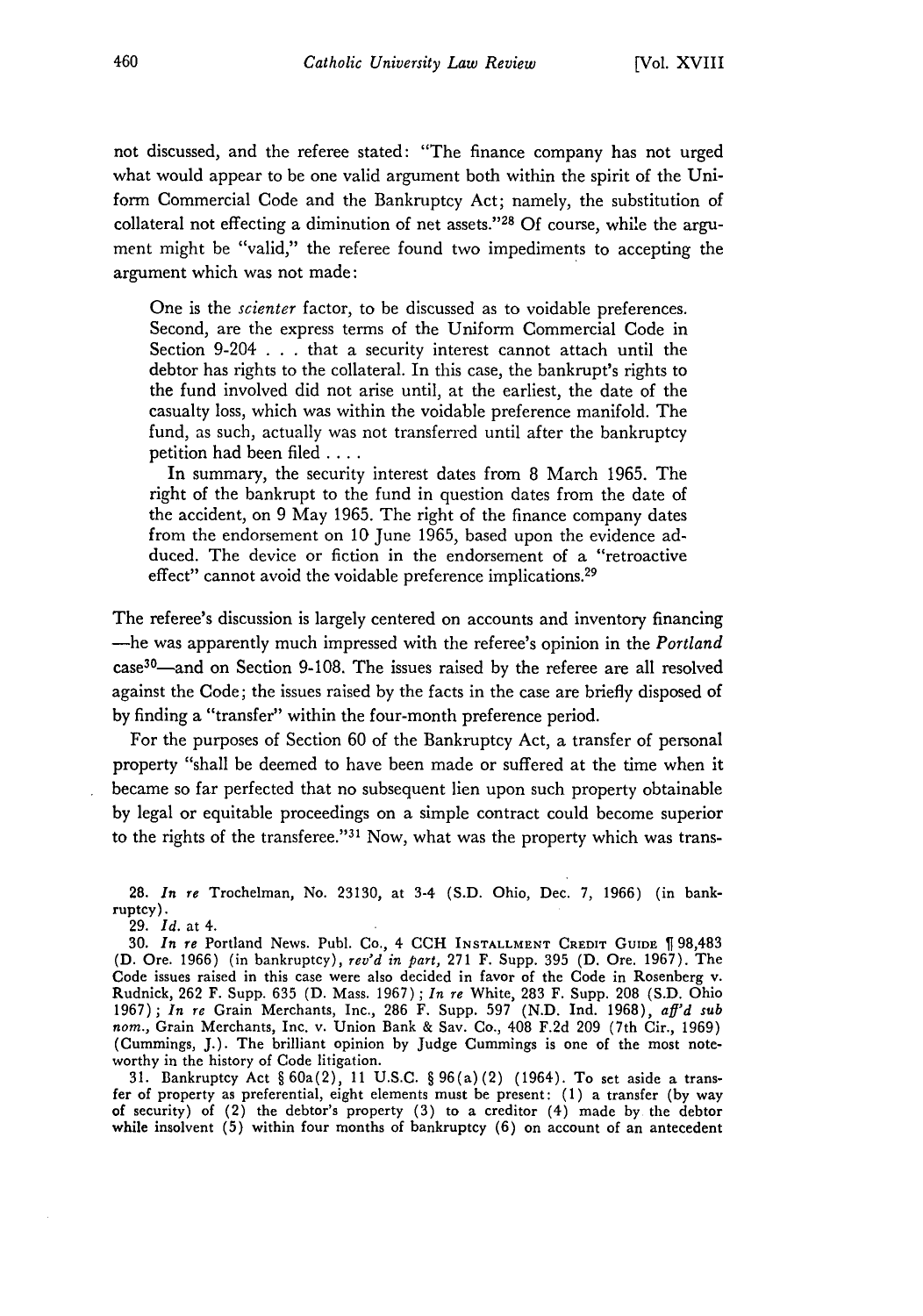ferred here? The collateral could only have been the automobile and the transfer took place when the security interest was perfected on March 8, which was certainly before the four-month preference period began to run, but it would not have mattered had it occurred during the four-month period because the secured party would have given fresh, not antecedent, consideration.<sup>32</sup> The secured party did not and could not claim a security interest as such in the insurance proceeds alone. There is no way to perfect such an interest under the Code, but where the insurance proceeds result from the destruction of collateral, the security interest in the collateral follows into the proceeds and is continuously perfected, with perfection dating from the original perfection of the security interest in the collateral. If, as in the principal case, the insurance proceeds go directly to the secured party and are not "received by the debtor," they cease to be "proceeds" and are a repayment of the debt, extinguishing the obligation pro tanto.<sup>33</sup>

There is no reason for general creditors to get a windfall in the form of insurance proceeds when they would have had no claim on the collateral had it not been destroyed. The time of the insurance coverage indorsement, if there is one, is of no concern to general creditors or to the trustee representing them, for they certainly have not extended credit in reliance on insurance proceeds as a free asset when the property has not even been destroyed. They in fact know nothing of these details and have no interest in them. Moreover, retroactive insurance indorsements are not unusual, and if the one in the principal case was in fact fraudulent, no proof appears in the course of the opinion although it is obvious that the referee was not best pleased with some of the proceedings.

The four cases discussed here are believed to be the only Code cases dealing with the point under discussion. They are something of a mixed bag on their facts, but the problem whether insurance proceeds are "proceeds" under Article 9 has not yet been sufficiently analyzed and deserves some discussion. An obvious solution is to enlarge the definition of proceeds in Section 9-306(1), but a little judicial statesmanship would be a better way out. No simple revision of Section 9-306 seems to be possible when the ramifications of the problem are

debt (7) with the effect of enabling the creditor to obtain a greater percentage of his debt than some other creditor of the same class, and (8) at the time the transfer was made the creditor had reasonable cause to believe that the debtor was insolvent. Bankruptcy Act §§ 60a(1), b, 11 U.S.C. **§§** 96(a) (1), (b) (1964). In common with so many bankruptcy cases, *Trochelman* does not discuss the presence **(or** absence) of all of the elements listed above. The element which seems to be glossed over, or ren- dered meaningless, most often is the one requiring the transfer to enable the creditor to obtain a greater percentage of his debt than some other creditor *of the same class.*